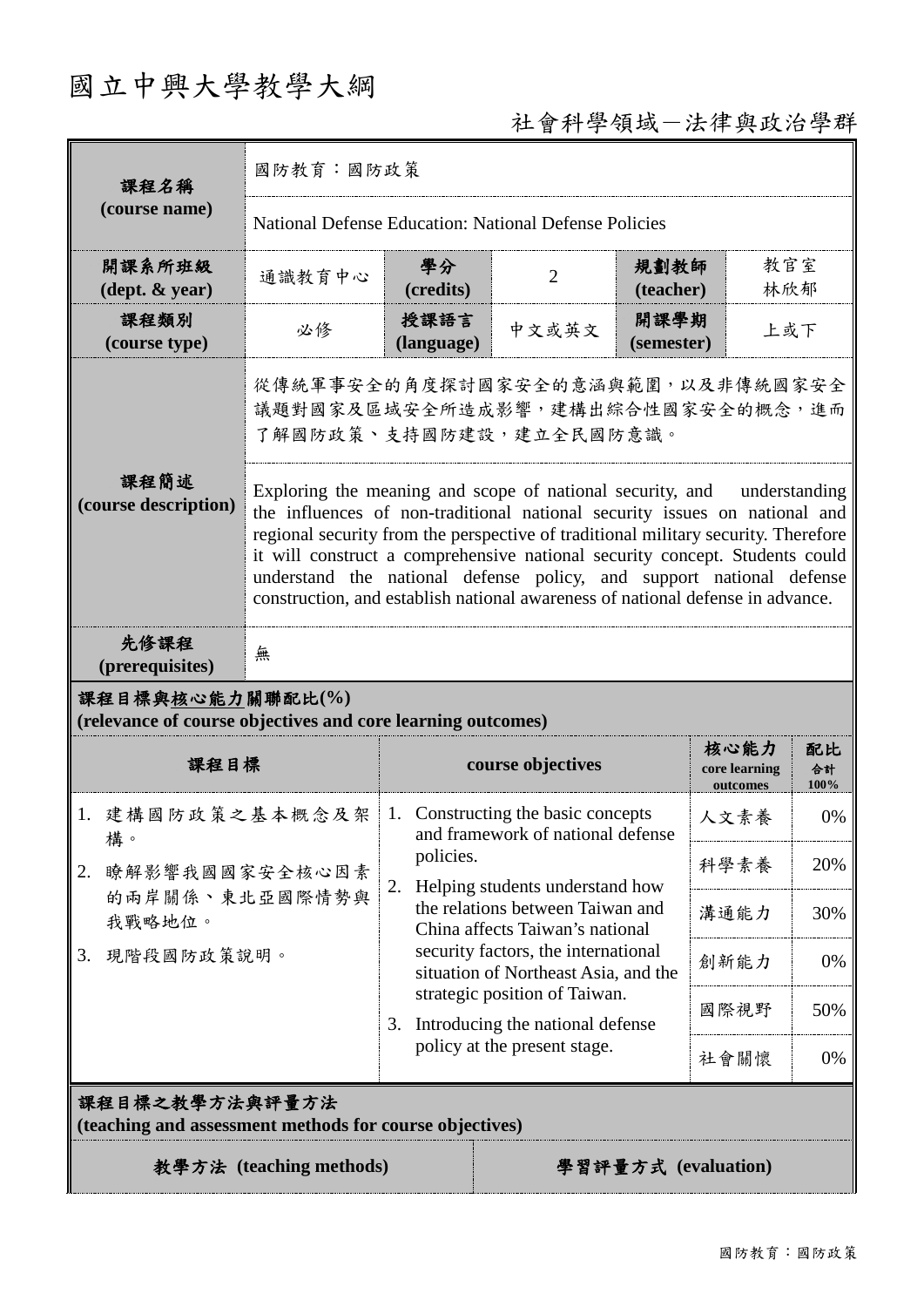| 一、講授<br>二、討論<br>三、習作                                                                     | 一、出席狀況40%<br>二、測驗 30%<br>三、作業10%<br>四、口頭報告/書面報告 20% |  |  |  |  |
|------------------------------------------------------------------------------------------|-----------------------------------------------------|--|--|--|--|
| 授課內容(單元名稱與內容、習作 / 考試進度、備註)<br>(course content and homework / tests schedule)             |                                                     |  |  |  |  |
| 第一週<br>緒論<br>一、國家安全的概念與意涵<br>二、國防政策制定考慮因素<br>三、國防報告書摘述                                   |                                                     |  |  |  |  |
| 第二週 從軍事安全的角度分析:全球安全情勢<br>第三週 從軍事安全的角度分析:亞太安全情勢<br>一、東北亞安全情勢                              | 二、東南亞安全情勢                                           |  |  |  |  |
| 從軍事安全的角度分析:兩岸安全情勢<br>第四週<br>一、兩岸關係與大陸政策概述<br>二、我國大陸政策演變                                  |                                                     |  |  |  |  |
| 從軍事安全的角度分析:兩岸安全情勢<br>第五週<br>一、我國大陸政策與中共對臺政策之現況<br>二、中共對臺威脅及我國反制之道<br>第六週 本课程参與校內國際情勢專題講座 |                                                     |  |  |  |  |
| 第七週<br>我國國防政策<br>一、我國國防政策、法源<br>二、我國國防政策法制與組織再造                                          |                                                     |  |  |  |  |
| 我國國防政策<br>第八週<br>一、我國國防兵力結構<br>二、創新與不對稱作戰<br>三、我國國防政策主軸                                  |                                                     |  |  |  |  |
| 期中考試<br>第九週<br>第十週 我國國防政策未來發展願景<br>一、國防轉型<br>二、國防武力                                      |                                                     |  |  |  |  |
| 第十一週 我國軍事戰略構想與目標<br>一、我國國防戰略<br>二、我國軍事戰略<br>第十二週 國防戰力                                    |                                                     |  |  |  |  |
| 一、國防武力<br>二、國防資源與災害防救<br>第十三週 兵役實務與募兵制生涯規劃                                               |                                                     |  |  |  |  |
| 一、兵役制度沿革<br>二、募兵制度發展<br>第十四週 兵役實務與募兵制生涯規劃<br>一、兵役作業程序<br>二、國軍志願役班隊簡介                     |                                                     |  |  |  |  |